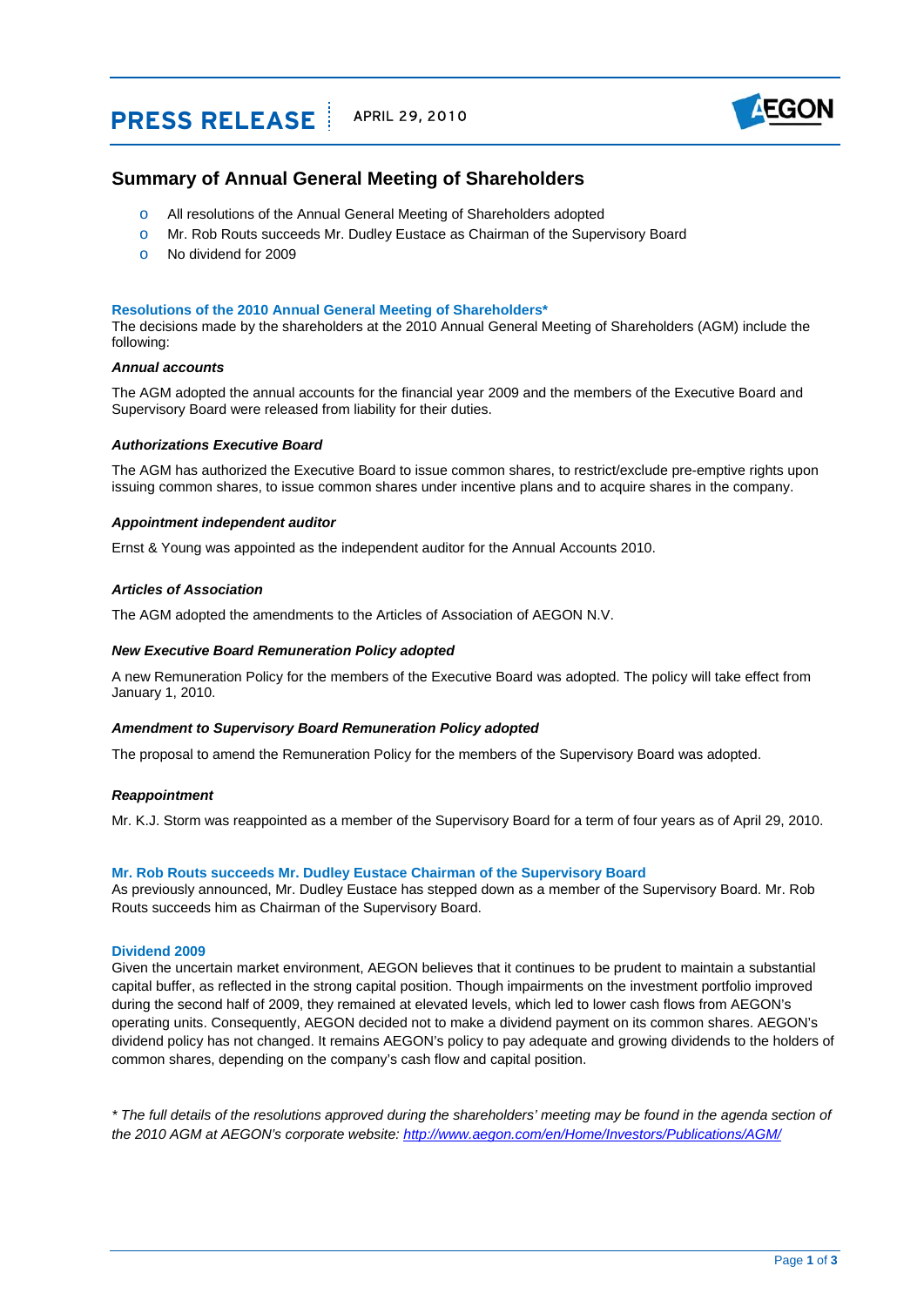

# **About AEGON**

As an international life insurance, pension and investment company based in The Hague, AEGON has businesses in over twenty markets in the Americas, Europe and Asia. AEGON companies employ approximately 28,000 people and have more than 40 million customers across the globe.

| <b>Key figures - EUR</b>                          | Full year 2009 | Full year 2008 |
|---------------------------------------------------|----------------|----------------|
| Underlying earnings before tax                    | 1.2 billion    | 1.2 billion    |
| New life sales                                    | 2.1 billion    | 2.6 billion    |
| Gross deposits (excl. run-off)                    | 28 billion     | 35 billion     |
| Revenue generating investments<br>(end of period) | 361 billion    | 332 billion    |

# **Contact information**

**Media relations: Greg Tucker** 

+31(0)70 344 8956 Hgcc-ir@aegon.com

# **Investor relations: Gerbrand Nijman**

+31 (0)70 344 8305 877 548 9668 – toll free USA only Hir@aegon.com

Hwww.aegon.com